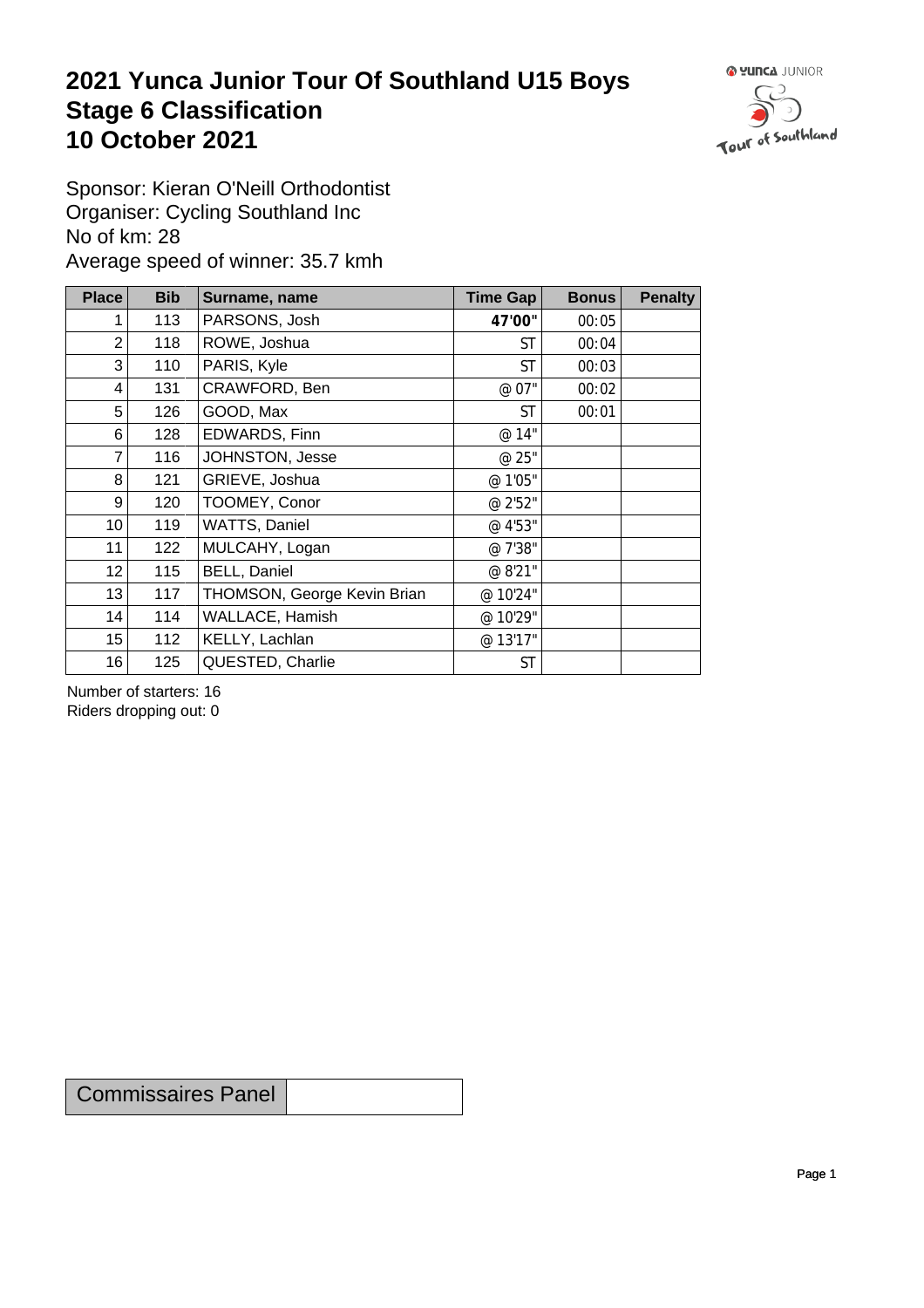## **2021 Yunca Junior Tour Of Southland U15 Boys General Classification (Stage 6)**<br>10 October 2021 **10 October 2021**



Organiser: Cycling Southland Inc

| <b>Place</b>     | <b>Bib</b> | Surname, name               | <b>Time Gap</b> |
|------------------|------------|-----------------------------|-----------------|
|                  | 118        | ROWE, Joshua                | 2h28'36"        |
| 2                | 113        | PARSONS, Josh               | @ 11"           |
| 3                | 126        | GOOD, Max                   | @ 2'03"         |
| 4                | 110        | PARIS, Kyle                 | @ 2'52"         |
| 5                | 131        | CRAWFORD, Ben               | @ 3'04"         |
| 6                | 128        | EDWARDS, Finn               | @ 6'52"         |
| 7                | 116        | JOHNSTON, Jesse             | @ 13'42"        |
| 8                | 121        | GRIEVE, Joshua              | @ 16'07"        |
| 9                | 119        | WATTS, Daniel               | @ 20'18"        |
| 10 <sup>1</sup>  | 122        | MULCAHY, Logan              | @ 25'54"        |
| 11               | 120        | TOOMEY, Conor               | @ 26'29"        |
| 12               | 125        | QUESTED, Charlie            | @ 30'30"        |
| 13               | 115        | <b>BELL, Daniel</b>         | @ 40'35"        |
| 14               | 114        | WALLACE, Hamish             | @ 46'01"        |
| 15 <sub>15</sub> | 117        | THOMSON, George Kevin Brian | @ 48'21"        |
| 16               | 112        | KELLY, Lachlan              | @ 1h0'12"       |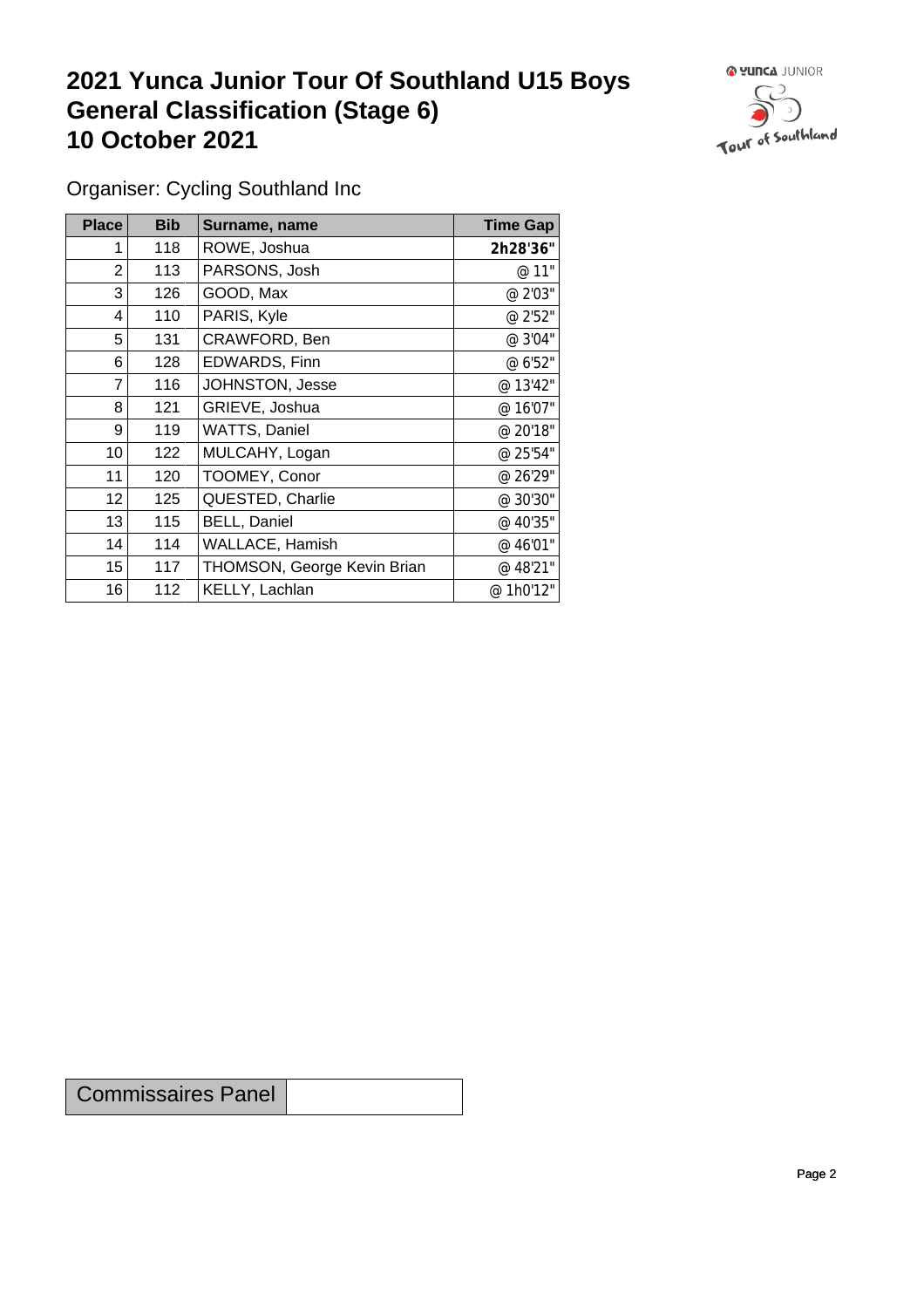## **2021 Yunca Junior Tour Of Southland U15 Boys Sprint Classification (Stage 6) 10 October 2021**



Organiser: Cycling Southland Inc

| <b>Place</b> | <b>Bib</b> | Surname, name | <b>Points</b> |
|--------------|------------|---------------|---------------|
|              | 113        | PARSONS, Josh | 30            |
| ົ            | 118        | ROWE, Joshua  | 21            |
| 3            | 110        | PARIS, Kyle   | 5             |
| 4            | 128        | EDWARDS, Finn | 3             |
| 5            | 126        | GOOD, Max     | ⌒             |
| 6            | 131        | CRAWFORD, Ben | ⌒             |